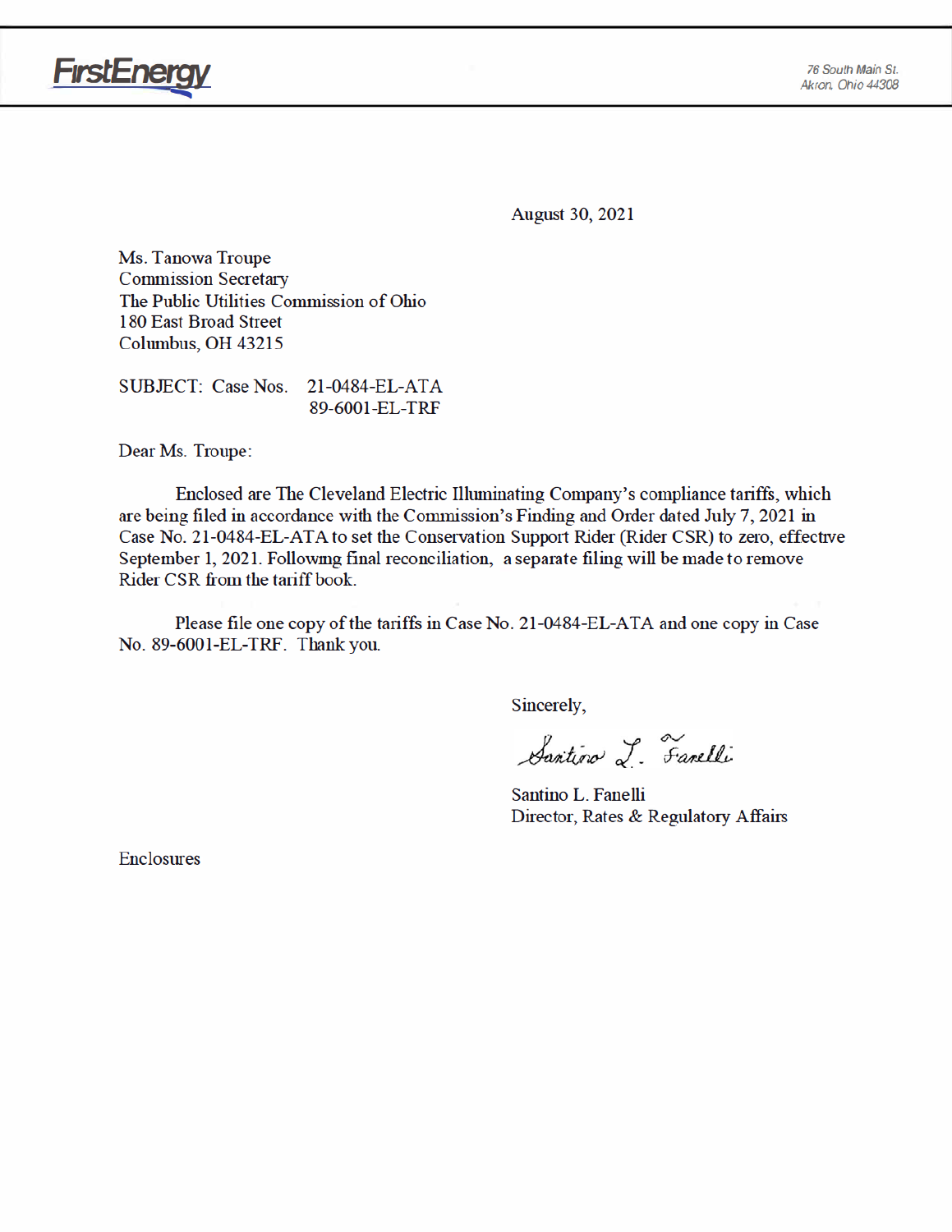### **TABLE OF CONTENTS**

The following rates, rules and regulations for electric service are applicable throughout the Company's service territory except as noted.

|                                                           | <b>Sheet</b> | <b>Effective</b><br><b>Date</b> |
|-----------------------------------------------------------|--------------|---------------------------------|
| <b>TABLE OF CONTENTS</b>                                  | 1            | 09-01-21                        |
| <b>DEFINITION OF TERRITORY</b>                            | 3            | 05-01-09                        |
| <b>ELECTRIC SERVICE REGULATIONS</b>                       | 4            | 06-01-16                        |
| <b>ELECTRIC SERVICE SCHEDULES</b>                         |              |                                 |
| Residential Service (Rate "RS")                           | 10           | 05-01-09                        |
| General Service - Secondary (Rate "GS")                   | 20           | 05-01-09                        |
| General Service - Primary (Rate "GP")                     | 21           | 05-01-09                        |
| General Service - Subtransmission (Rate "GSU")            | 22           | 05-01-09                        |
| General Service - Transmission (Rate "GT")                | 23           | 05-01-09                        |
| <b>Street Lighting Provisions</b>                         | 30           | 05-01-09                        |
| Street Lighting (Rate "STL")                              | 31           | 05-01-09                        |
| Traffic Lighting (Rate "TRF")                             | 32           | 05-01-09                        |
| Private Outdoor Lighting (Rate "POL")                     | 33           | 06-01-09                        |
| Experimental Company Owned LED Lighting Program           | 34           | $01-01-20$                      |
| <b>MISCELLANEOUS CHARGES</b>                              | 75           | 07-05-12                        |
| <b>OTHER SERVICE</b>                                      |              |                                 |
| <b>Partial Service</b>                                    | 46           | $01-01-06$                      |
| <b>Cogenerators and Small Power Production Facilities</b> | 48           | 08-03-17                        |
| Residential Renewable Energy Credit Purchase Program      | 60           | 10-01-09                        |
| <b>Interconnection Tariff</b>                             | 95           | 05-06-16                        |

Filed pursuant to Orders dated May 27, 2009, July 18, 2012 and July 17, 2019 in Case Nos. 08-935-EL-SSO et al., 12-1230-EL-SSO and 18-1656-EL-ATA et al., and March 31, 2016 and August 22, 2019 in Case No. 14-1297-EL-SSO, respectively before

The Public Utilities Commission of Ohio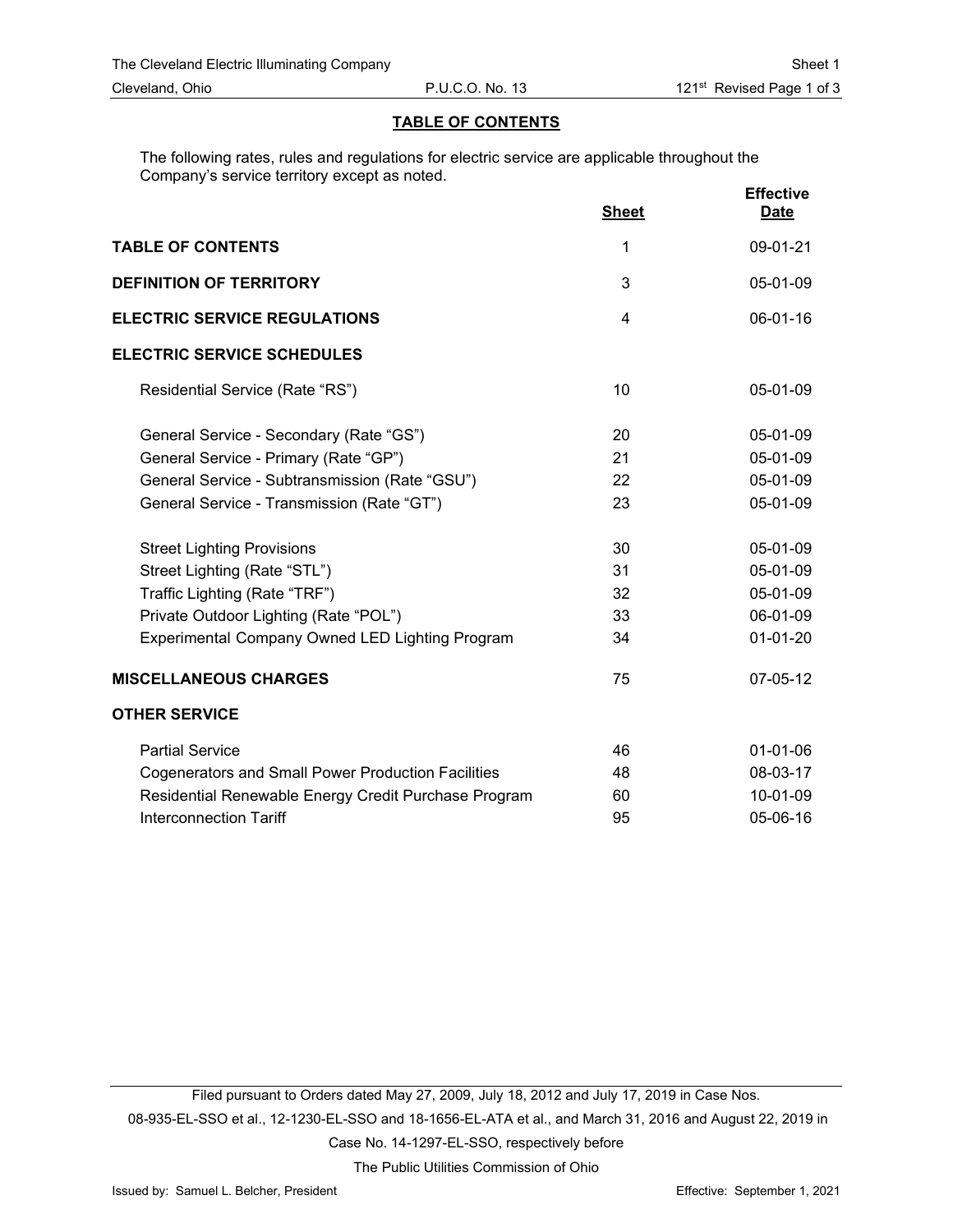**Effective**

### **TABLE OF CONTENTS**

| <b>RIDERS</b>                                       | <b>Sheet</b> | Date           |
|-----------------------------------------------------|--------------|----------------|
| Summary                                             | 80           | 03-01-20       |
| <b>Residential Distribution Credit</b>              | 81           | $05 - 21 - 10$ |
| <b>Transmission and Ancillary Service Rider</b>     | 83           | 09-22-10       |
| <b>Alternative Energy Resource</b>                  | 84           | 07-01-21       |
| <b>School Distribution Credit</b>                   | 85           | 06-01-09       |
| <b>Business Distribution Credit</b>                 | 86           | 05-01-09       |
| <b>Hospital Net Energy Metering</b>                 | 87           | 10-27-09       |
| Peak Time Rebate Program                            | 88           | 06-01-14       |
| <b>Residential Critical Peak Pricing</b>            | 89           | 06-01-21       |
| <b>Universal Service</b>                            | 90           | $01-01-20$     |
| <b>Tax Savings Adjustment</b>                       | 91           | $01-01-21$     |
| State kWh Tax                                       | 92           | 05-01-09       |
| Net Energy Metering                                 | 93           | 10-27-09       |
| <b>Grandfathered Contract</b>                       | 94           | 06-01-09       |
| Delta Revenue Recovery                              | 96           | 07-01-21       |
| Demand Side Management                              | 97           | $01 - 01 - 16$ |
| Reasonable Arrangement                              | 98           | 06-01-09       |
| <b>Distribution Uncollectible</b>                   | 99           | 07-01-21       |
| Economic Load Response Program                      | 101          | 06-01-18       |
| <b>Generation Cost Reconciliation</b>               | 103          | 07-01-21       |
| Fuel                                                | 105          | 06-01-09       |
| Advanced Metering Infrastructure / Modern Grid      | 106          | 07-01-21       |
| Line Extension Cost Recovery                        | 107          | $01 - 01 - 15$ |
| Delivery Service Improvement                        | 108          | $01 - 01 - 12$ |
| <b>PIPP Uncollectible</b>                           | 109          | 07-01-21       |
| Non-Distribution Uncollectible                      | 110          | 07-01-21       |
| <b>Experimental Real Time Pricing</b>               | 111          | 06-01-21       |
| CEI Delta Revenue Recovery                          | 112          | 08-06-11       |
| <b>Experimental Critical Peak Pricing</b>           | 113          | 06-01-21       |
| <b>Generation Service</b>                           | 114          | 06-01-21       |
| Demand Side Management and Energy Efficiency        | 115          | 07-01-21       |
| <b>Economic Development</b>                         | 116          | 07-01-21       |
| <b>Deferred Generation Cost Recovery</b>            | 117          | 06-21-13       |
| Deferred Fuel Cost Recovery                         | 118          | 06-21-13       |
| Non-Market-Based Services                           | 119          | 03-01-21       |
| Residential Deferred Distribution Cost Recovery     | 120          | 12-30-11       |
| Non-Residential Deferred Distribution Cost Recovery | 121          | 12-26-11       |
| <b>Residential Electric Heating Recovery</b>        | 122          | $07 - 01 - 21$ |
| <b>Residential Generation Credit</b>                | 123          | $10 - 31 - 18$ |
| <b>Delivery Capital Recovery</b>                    | 124          | 06-01-21       |
| Phase-In Recovery                                   | 125          | 07-01-21       |
| <b>Government Directives Recovery</b>               | 126          | 06-01-16       |
| Automated Meter Opt Out                             | 128          | 09-01-20       |

Filed pursuant to Orders dated May 27, 2009, July 18, 2012 and July 17, 2019 in Case Nos.

08-935-EL-SSO et al., 12-1230-EL-SSO and 18-1656-EL-ATA et al., and March 31, 2016 and August 22, 2019 in

Case No. 14-1297-EL-SSO, respectively before

The Public Utilities Commission of Ohio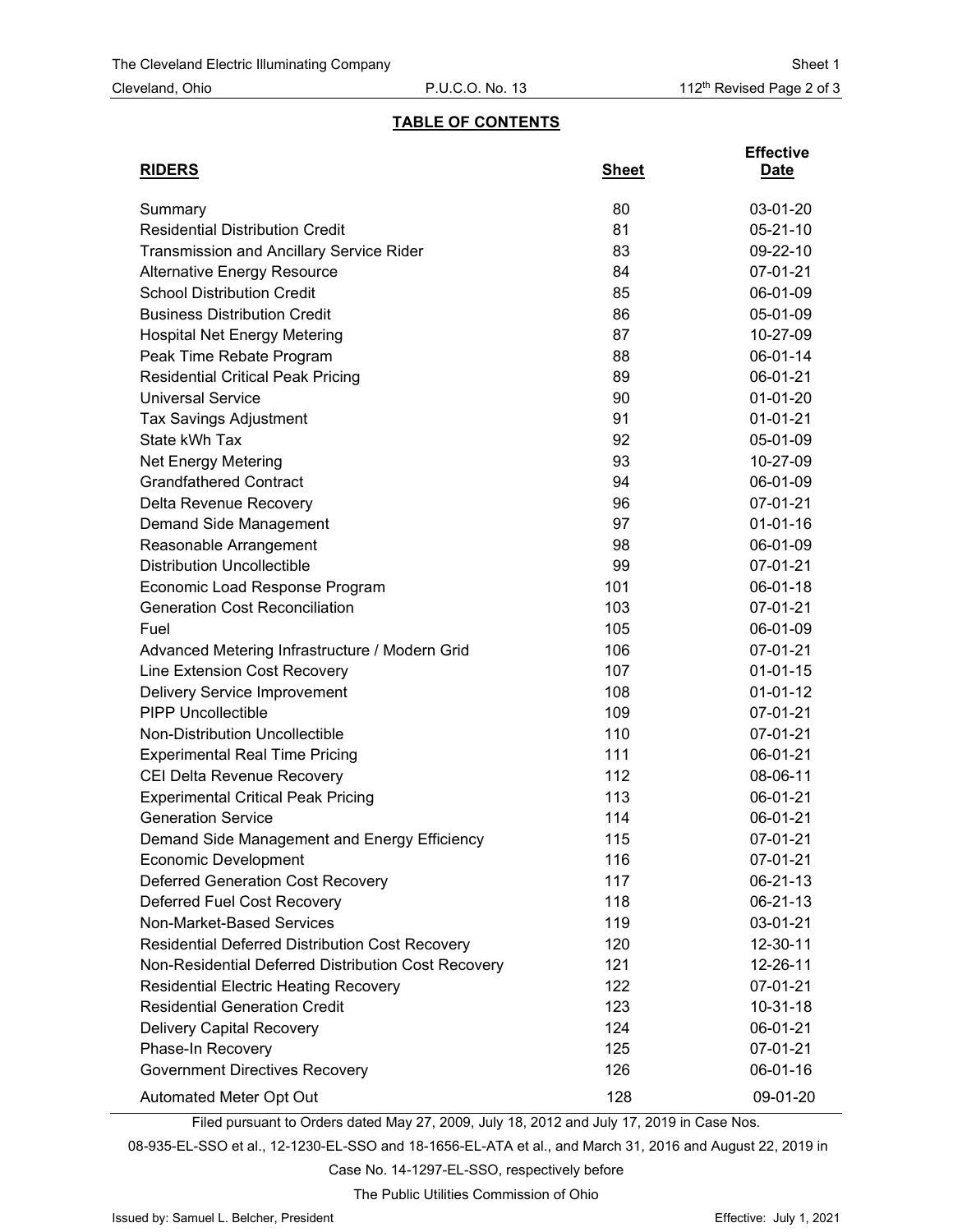### **TABLE OF CONTENTS**

| <b>RIDERS</b>                                  | <b>Sheet</b> | <b>Effective</b><br><b>Date</b> |
|------------------------------------------------|--------------|---------------------------------|
| <b>Ohio Renewable Resources</b>                | 129          | $06 - 01 - 16$                  |
| Commercial High Load Factor Experimental TOU   | 130          | $06-01-21$                      |
| <b>Conservation Support Rider</b>              | 133          | $09-01-21$                      |
| <b>County Fairs and Agricultural Societies</b> | 134          | $01 - 01 - 21$                  |
| <b>Legacy Generation Resource</b>              | 135          | $07-01-21$                      |

The Public Utilities Commission of Ohio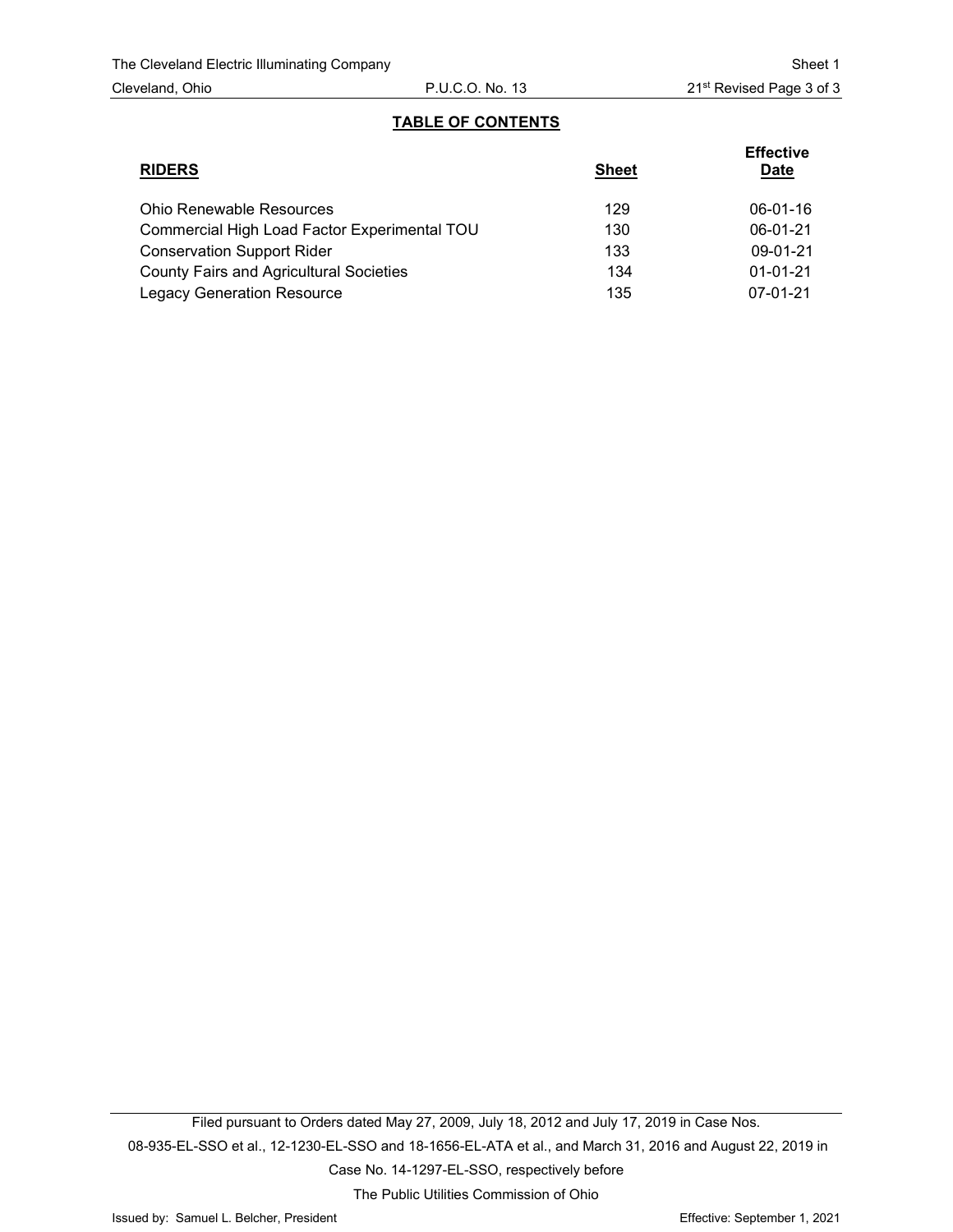# Cleveland, Ohio **P.U.C.O. No. 13** 4<sup>th</sup> Revised Page 1 of 1

### **Rider CSR Conservation Support Rider**

### **APPLICABILITY:**

Applicable to any customer who receives electric service under the Company's rate schedules Residential Service ("Rate RS") and General Service – Secondary ("Rate GS"). This Conservation Support Rider (CSR) will be effective for service rendered beginning September 1, 2021. This Rider is not avoidable for customers who take electric generation service from a certified supplier.

### **RATE 1:**

| RS (all kWhs, per kWh):                       | $0.0000 \notin$ |
|-----------------------------------------------|-----------------|
| GS (For each kW over 5 kW of billing demand): | \$0.0000        |
| <b>RATE 2:</b>                                |                 |
| RS (all kWhs, per kWh):                       | $0.0000 \notin$ |
| GS (all kWhs, per kWh):                       | 0.0000c         |

Filed pursuant to Orders dated January 15, 2020 and June 17, 2020, in Case No. 19-2080-EL-ATA, and Orders dated February 2, 2021 and July 7, 2021 in Case No. 21-0101-EL-ATA and Case No. 21-0484-EL-ATA, respectively, before The Public Utilities Commission of Ohio